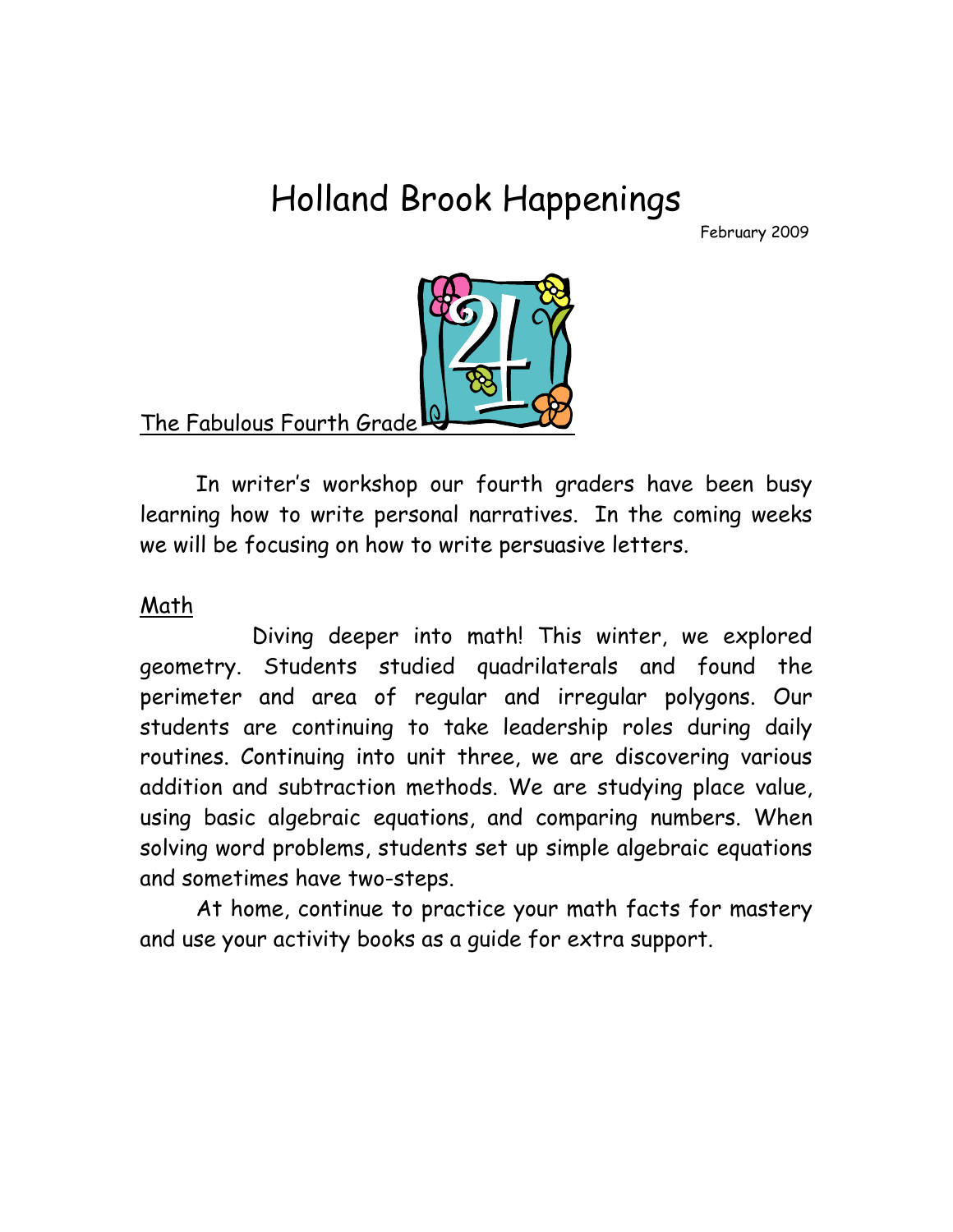

# Super Scientists

Our fourth grade weather unit has come to an end. We are beginning to explore electricity. Throughout this unit students will be investigating some amazing things about the properties of magnets and circuits.

We will be creating static electricity in the classroom, which is always a shocking experience! Our classrooms will be brighter as students begin to learn the basic circuitry needed for lighting a light bulb. Students will continue practicing building circuits, introduce switches to their projects, and then work on building an "electricity house" with a cooperative group. The "electricity house" will have working circuits and switches built by students. There will be lights, fans and even more! The houses will be completed in the spring and will be on display for all to admire.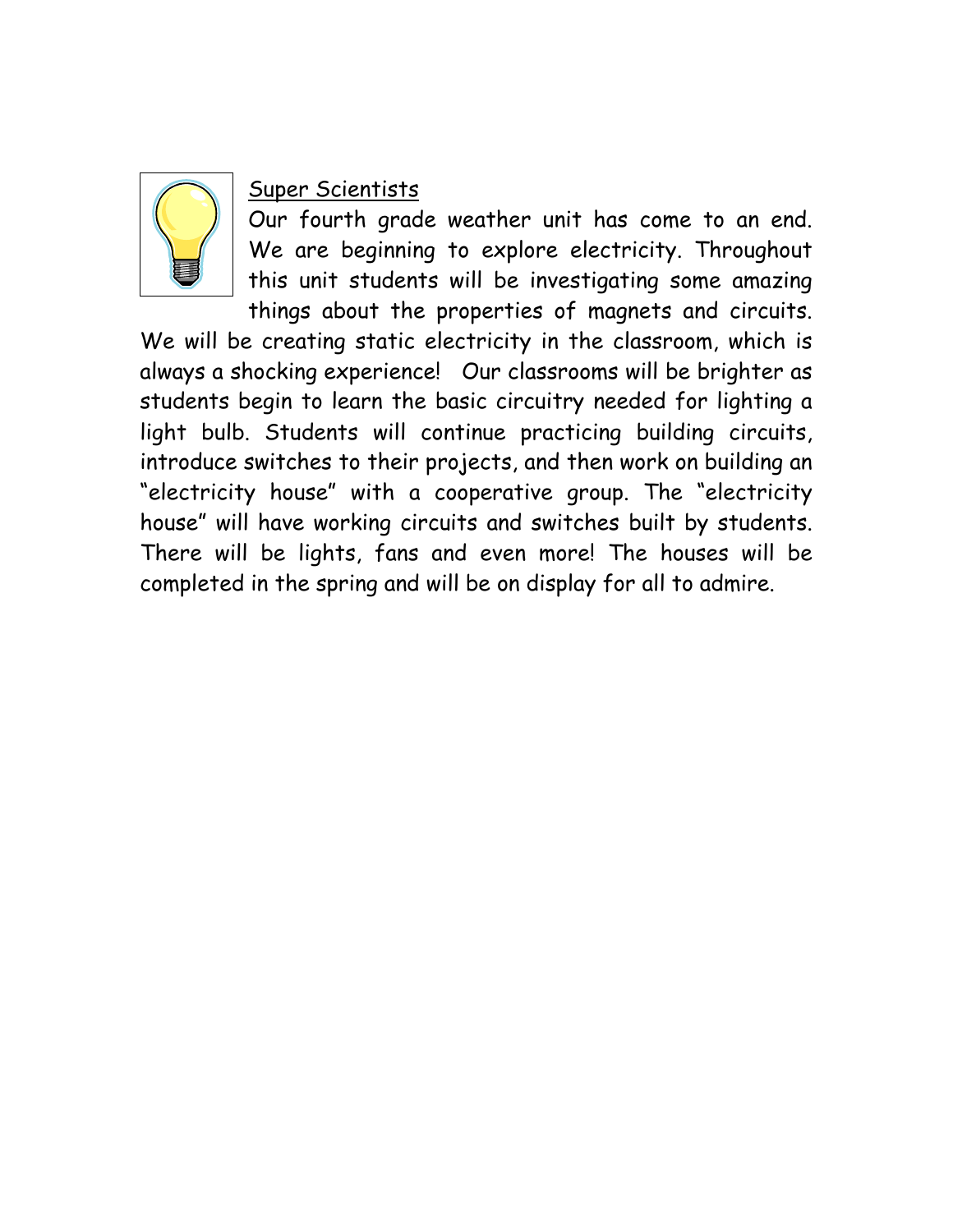

The Fantastic Fifth Grade

Fifth graders are having a fabulous February! In social studies, we are wrapping up our study of the Age of Exploration and diving into our study of the Southern colonies. Students are working diligently on learning the importance of trade, the influence of other cultures, and the results of European exploration. In science, our hardworking Bobcats are learning about environments, particularly classification and living versus nonliving characteristics. Try asking your child why a flower that has been cut is still considered a living thing. This may lead to an informative discussion!

In math, students have been plugging away, working with decimals in Math Expressions. Students are becoming quite adept in math talk, as we're constantly talking about our methods and reasoning. In Everyday Math, fifth graders are concluding their unit in geometry. Give your child a quick quiz by asking about the properties of polygons. In language arts, many of our students are reading about a "changing planet," with a focus on nonfiction text. We are analyzing texts for main ideas and supporting details, as well as the sequence of events. In reading, we've been discussing the usefulness of graphic aids in understanding informational texts as well as various reading comprehension strategies. In writing workshop, students have been perfecting the five-paragraph persuasive essay. Did you know how persuasive your child can be? Ask about their favorite persuasive writing strategies. They've had a fantastic first half of the year, and we're looking forward to a super second half!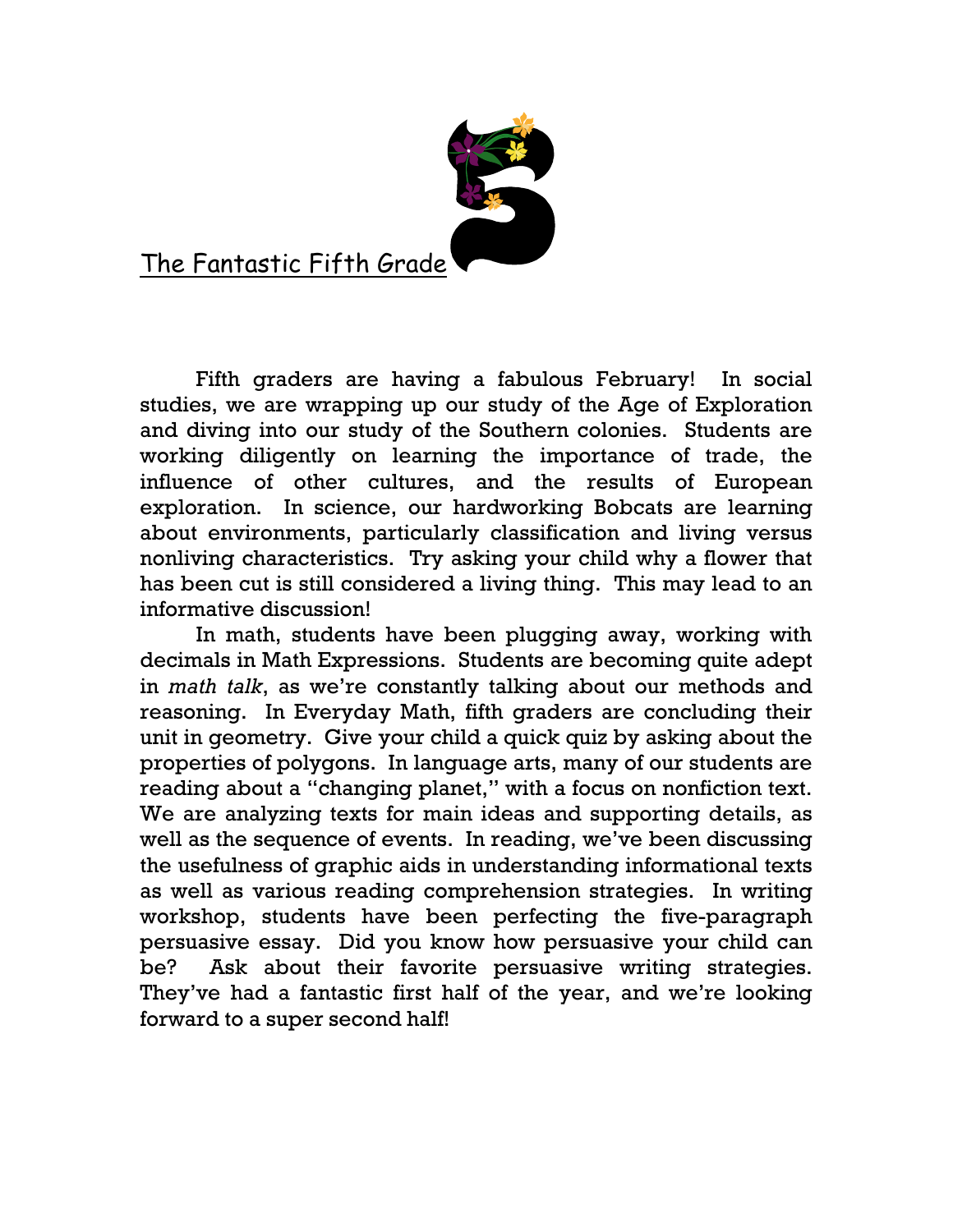

 The musicians at HBS are busy at both grade levels. Our fourth graders have spent the month of January looking at the instruments of the orchestra and identifying them by sight and sound. I am hoping to better inform their choices, if they decide to begin instrumental studies in the fall at HBS. There are many helpful websites to learn more. Visit my website and you will find examples there.

 Our fifth grade students are building major scales and using them to write melodies and choral accompaniments. From here, we will explore the bass clef and blues form, ending by mixing our own blues pieces, using garage band loops and bass patterns played into the laptops from our keyboards.



Chorus

 The chorus, band and orchestra performed in an evening concert on February 5, 2009 at 7 p.m. Great job everyone! Thanks so much for your hard work and commitment. Our next big performance is "Tom Sawyer," this year's musical at Holland Brook. That performance will take place on the evening of Wednesday, March 25, 2009 at 7:00 p.m.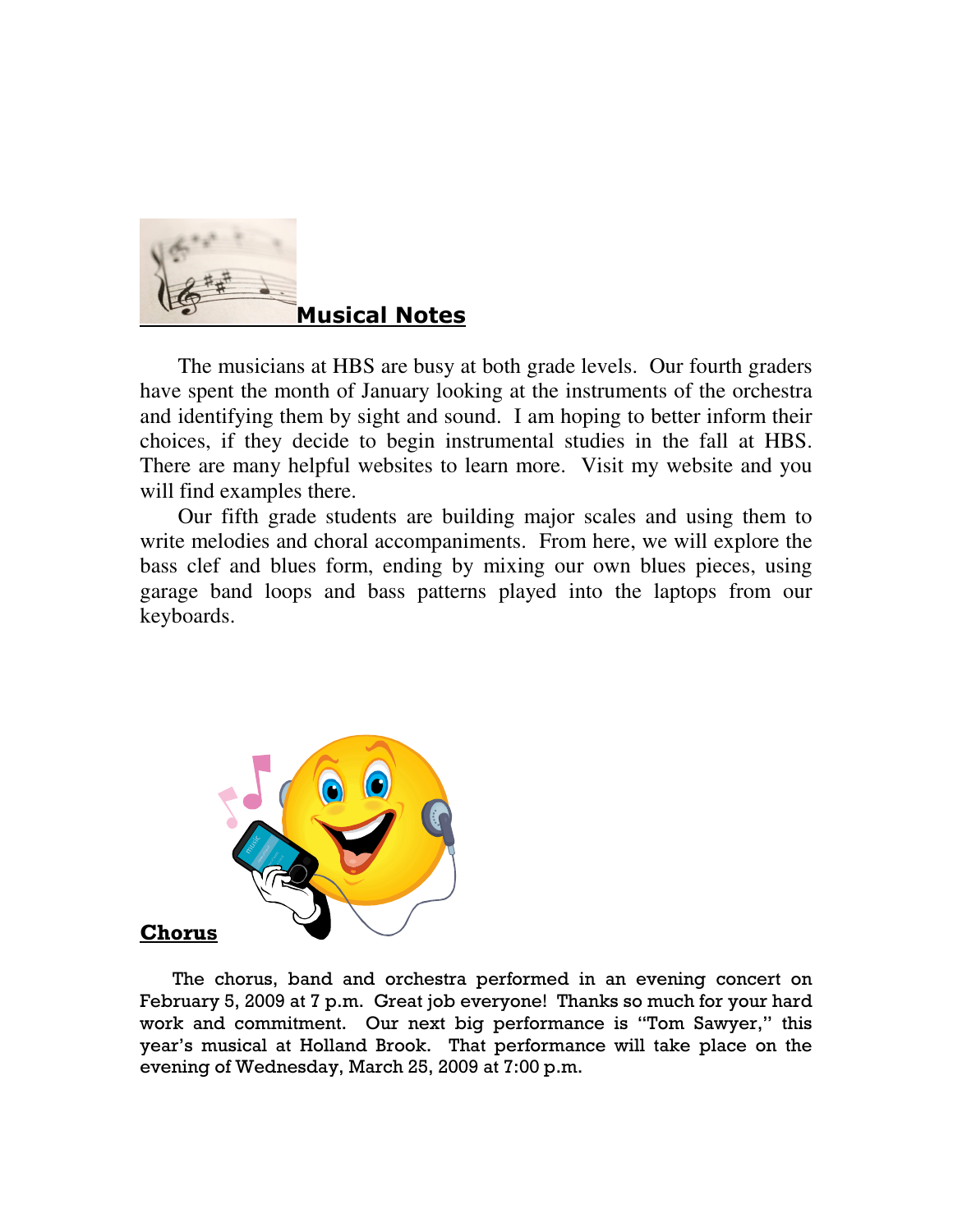

## Science Lab Bits and Bytes

4<sup>th</sup> Grade

 In fourth grade, we are completing our unit on Simple Machines. Each student is completing 8 stations around the science lab. Each station focuses on a simple machine or the invention process. They will demonstrate the knowledge they learned during the Simple Machine Unit.

 The students will also complete an internet scavenger hunt. Students will investigate inventions that were discovered by mistake. The students will learn about inventions like silly putty which was invented as a synthetic rubber during WWII. Students will also learn about the artist Rube Goldberg. He is an artist who utilizes simple machines to make easy tasks hard. To learn more about this artist, visit www.rubegoldberg.com



Rube Goldberg gets his think-tank working and evolves the simplified pencil-sharpener.

Open window (A) and fly kite (B). String (C) lifts small door (D) allowing moths (E) to escape and eat red flannel shirt (F). As weight of shirt becomes less, shoe (G) steps on switch (H) which heats electric iron (I) and burns hole in pants (J). Smoke (K) enters hole in tree (L), smoking out opossum (M) which jumps into basket (N), pulling rope (O) and lifting cage (P), allowing woodpecker (Q) to chew wood from pencil (R), exposing lead. Emergency knife (S) is always handy in case opossum or the woodpecker gets sick and can't work.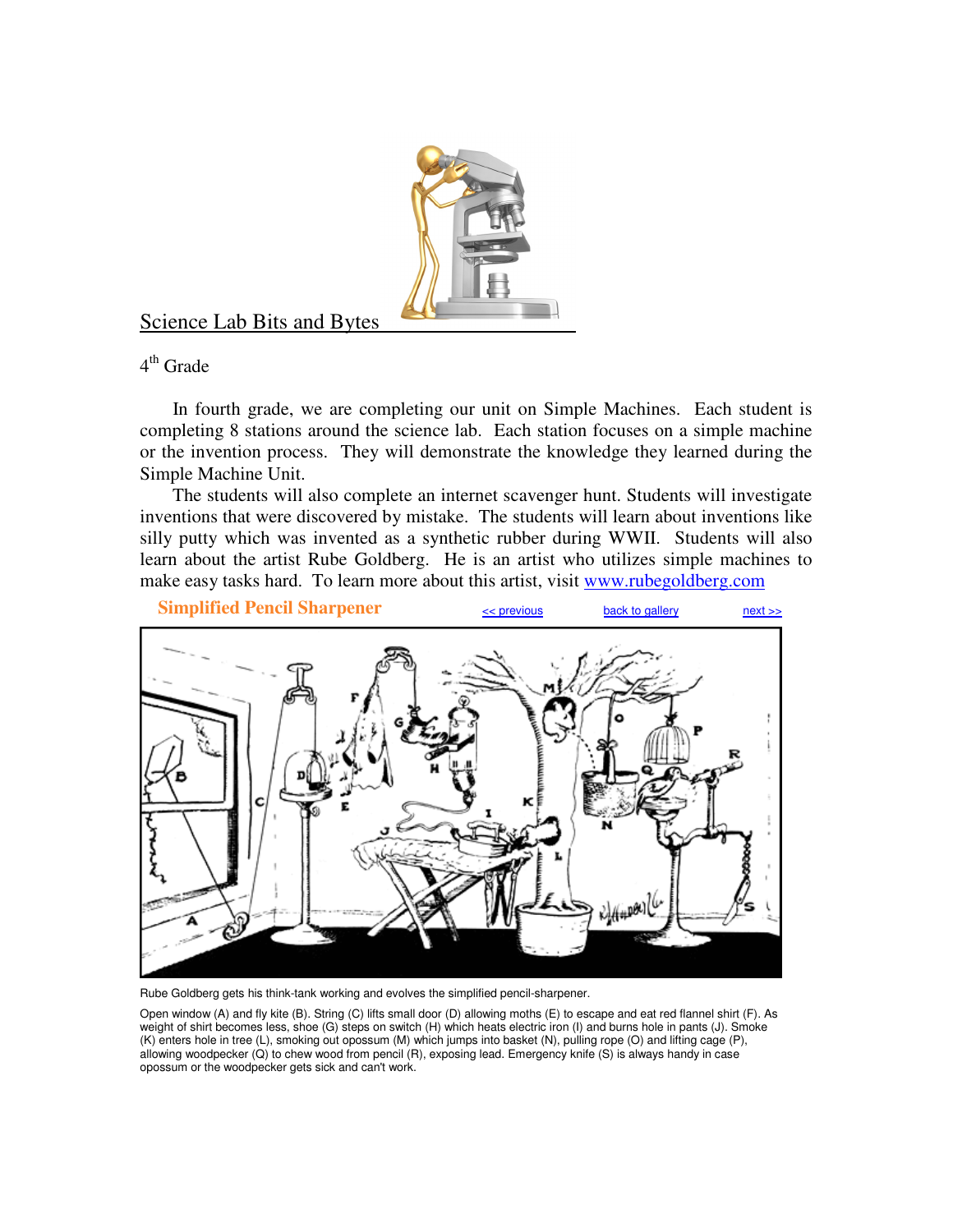Our next unit is Astronomy. Students will learn about the solar system, our Earth, and stars including the sun. It is sure to be a galactic experience.

#### 5<sup>th</sup> Grade

 In fifth grade, we are finishing our Food and Nutrition Unit. At the end of the unit, students worked in pairs or groups to complete a Fast Food Web Quest. Please visit the science lab part of the school's website for more information.

 Our last activity will be a performance assessment. The HBS cafeteria found some mysterious food items in the refrigerators. Students will use tests (for example, starch test) that they learned in science lab to determine the ingredients of each mystery item.



Congratulations to all  $5<sup>th</sup>$  grade band and orchestra students who participated in the Winter Concert. They worked hard and did an excellent job! At lessons we will now be returning to our method books, and I will hand out music for the Spring Concert in May. Morning band and orchestra club rehearsals will not meet for the next several weeks, and will begin again in the first week of March.

 The 5th grade lesson groups and schedule changed recently, in order to accommodate the new 4th grade strings program. Please visit the HBS Instrumental Music website (Classrooms --> Instrumental Music) to confirm any changes to your schedule or group.

Thank you! Mr. Hasselbring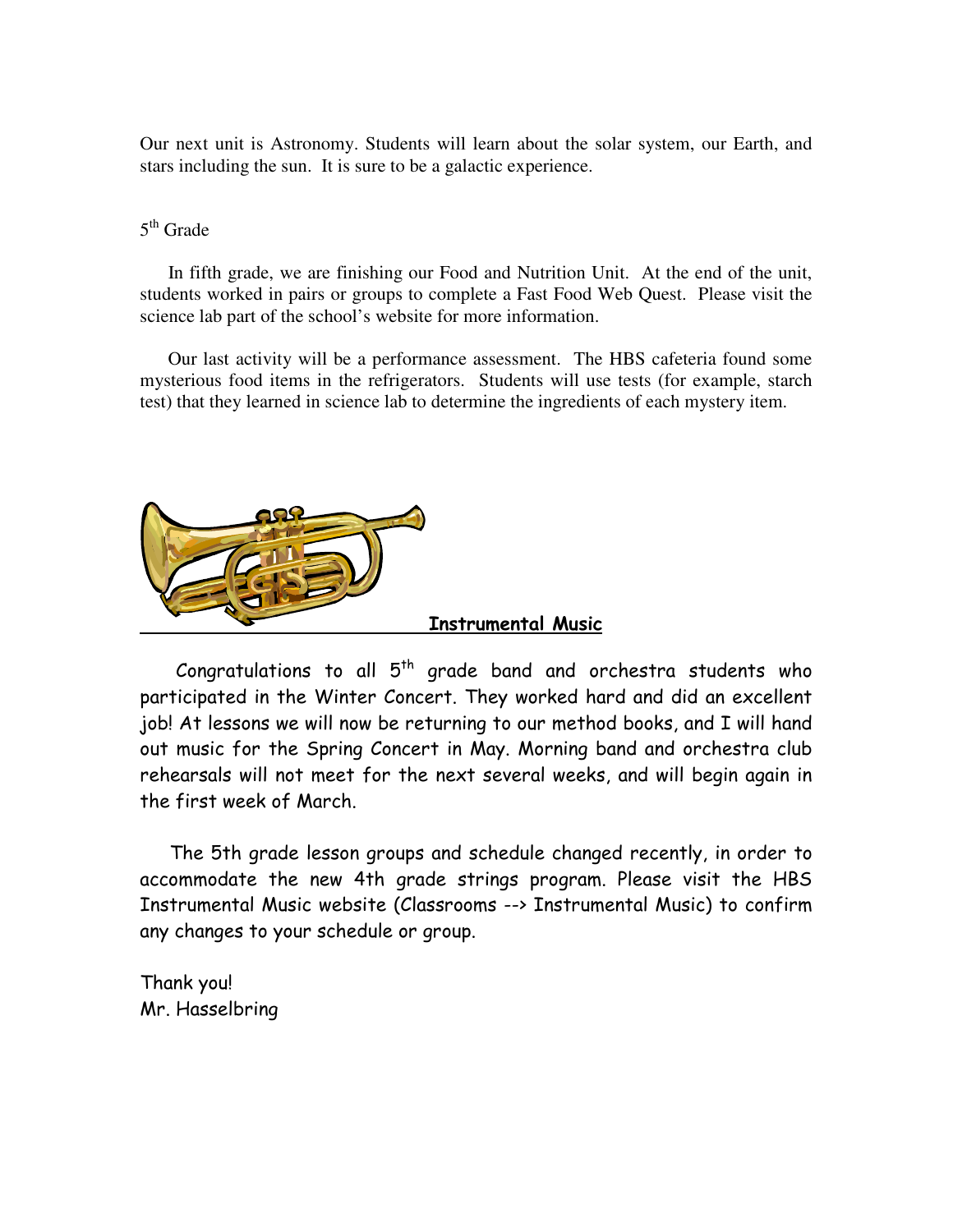

Physical Education

 Yes, the weather outside is frightful, but the Gym is so delightful! Our Bobcats have been working hard and having fun this month with an assortment of games, challenges, and cooperative activities. These activities are developing our Bobcat's strength, endurance, agility, and flexibility while emphasizing teamwork, respect and sportsmanship.

 A variety of tag games have been offered including elbow tag, triangle tag, 15 second tag and round up tag.

 Our cooperative activities include the group juggle, speed pass juggle, and tarp and cage ball challenges.



Here is what  $4<sup>th</sup>$  and  $5<sup>th</sup>$  grades will be working on in upcoming months:

4<sup>th</sup> Grade is going to start "A Passport to Genre." The unit will include: Humor, Newberry, Adventure, Biography, Fantasy, Historical, Mystery, Realistic and Science Fiction. Every week students will visit a different genre in the library. Their final project will be the production of a travel brochure. As a reading incentive each student will receive a passport to keep in their library folder; however, participation in the passport segment is strictly voluntary. To receive a stamp in their passport, students will need to 1) choose a book from a genre and get my approval. 2) Read the book 3) completes a Genre Work Sheet. As students get stamps in their passports, they win a small prize.

5<sup>th</sup> Grade has spent the last few weeks exploring the resources available for research and is now ready to begin learning the Big6 research skills. The six steps are (1) Task Definition, (2) Information Seeking Strategies, (3) Location and Access, (4) Use of Information, (5) Synthesis, and (6) Evaluation. Students will be researching a topic of their choosing and each week will examine one of the six steps in the research process. Students who use their time wisely will find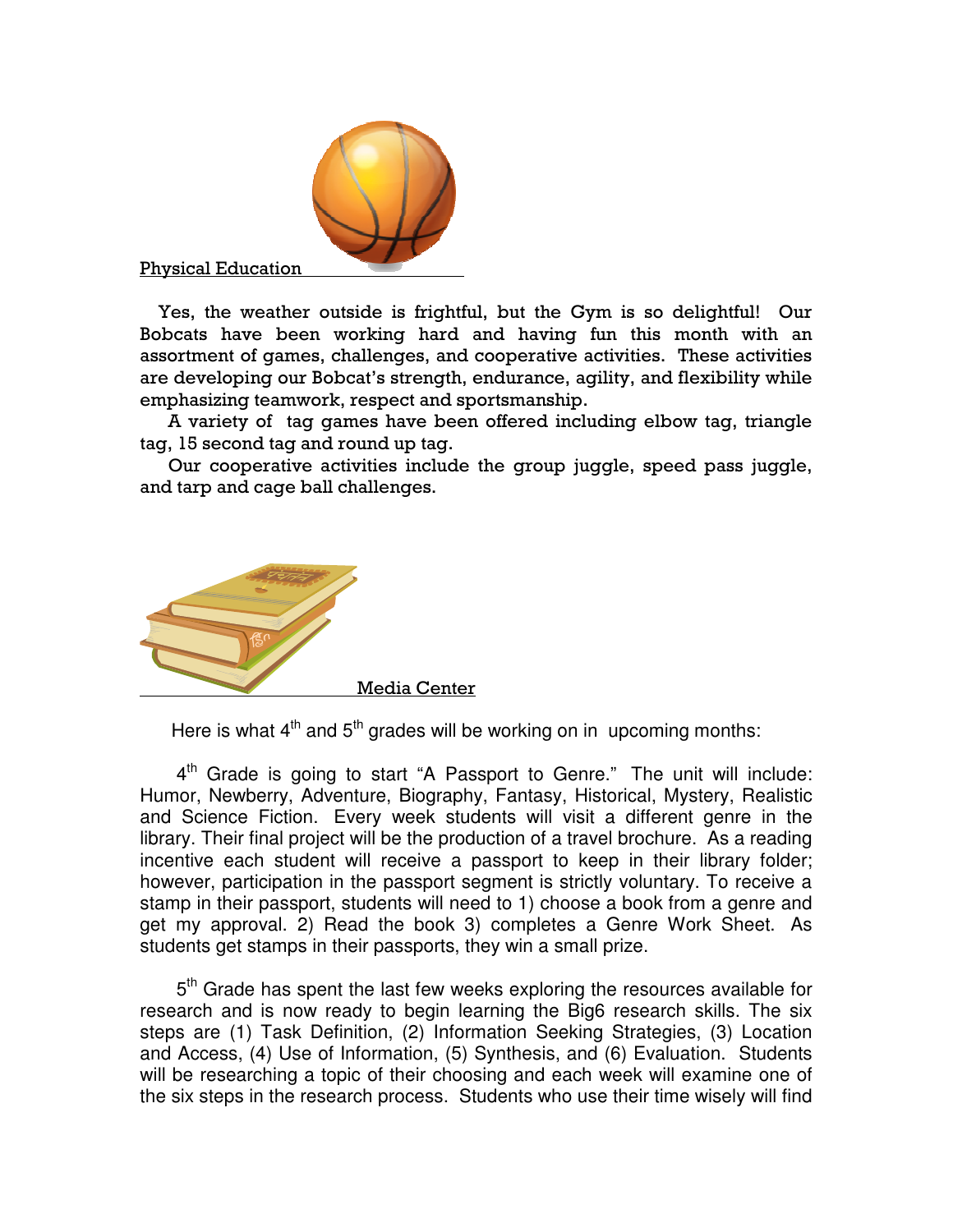that all work can be completed during library class. Their final projects will be due just before spring break. To learn more about the Big6 model visit their website at www.big6.com.

#### Enrichment News

Knowledge Masters Team places first in New Jersey

Thirteen 5<sup>th</sup> graders have been meeting since November during lunch and recess to prepare for an online academic competition. Their efforts paid off as they ranked first in New Jersey out of 15 schools and seventh nationwide out of 225 schools. Members of the Knowledge Masters team are: Tess Barrett, Chandni Khawaja, Sammi Triolo, Matt Guliano, Sam Weber, Dilan Sishta, Tom Auriemma, Ryan Van Doren and Stephen Boylan,

 The team will again compete in March. Good luck Knowledge Masters and congratulations for a job well done.

Wow, do they know their geography!

Finding a Holland Brook School National Geography Bee Winner was difficult this year! Frank Toresco and Alex Cicala certainly impressed all of us with their extensive geography knowledge. After several rounds of advanced questions, Frank was named the winner and Alex the runner-up. Congratulations to both boys for an excellent competition!

#### Spelling Bee

All  $5<sup>th</sup>$  grade students participated in the Spelling Bee. After the written round, class winners met in the enrichment classroom to continue the Bee. Stephen Boylan and Maggie Meiman were both such amazing spellers that we thought we would never have a champion. As the words became more difficult, both students rose to the occasion and continued spelling really difficult words. Congratulations to Maggie for being the school winner and Stephen for being the runner-up. Maggie will compete in the next level of the competition in February at Northhampton Community College. Good luck, Maggie!

#### The Pringle Project?

 Students were asked to design a container for shipping a single Pringles potato chip, via the US Postal Service to students in Shawnee, Kansas. Students in our partner school completed the same challenge and sent their packages to HBS.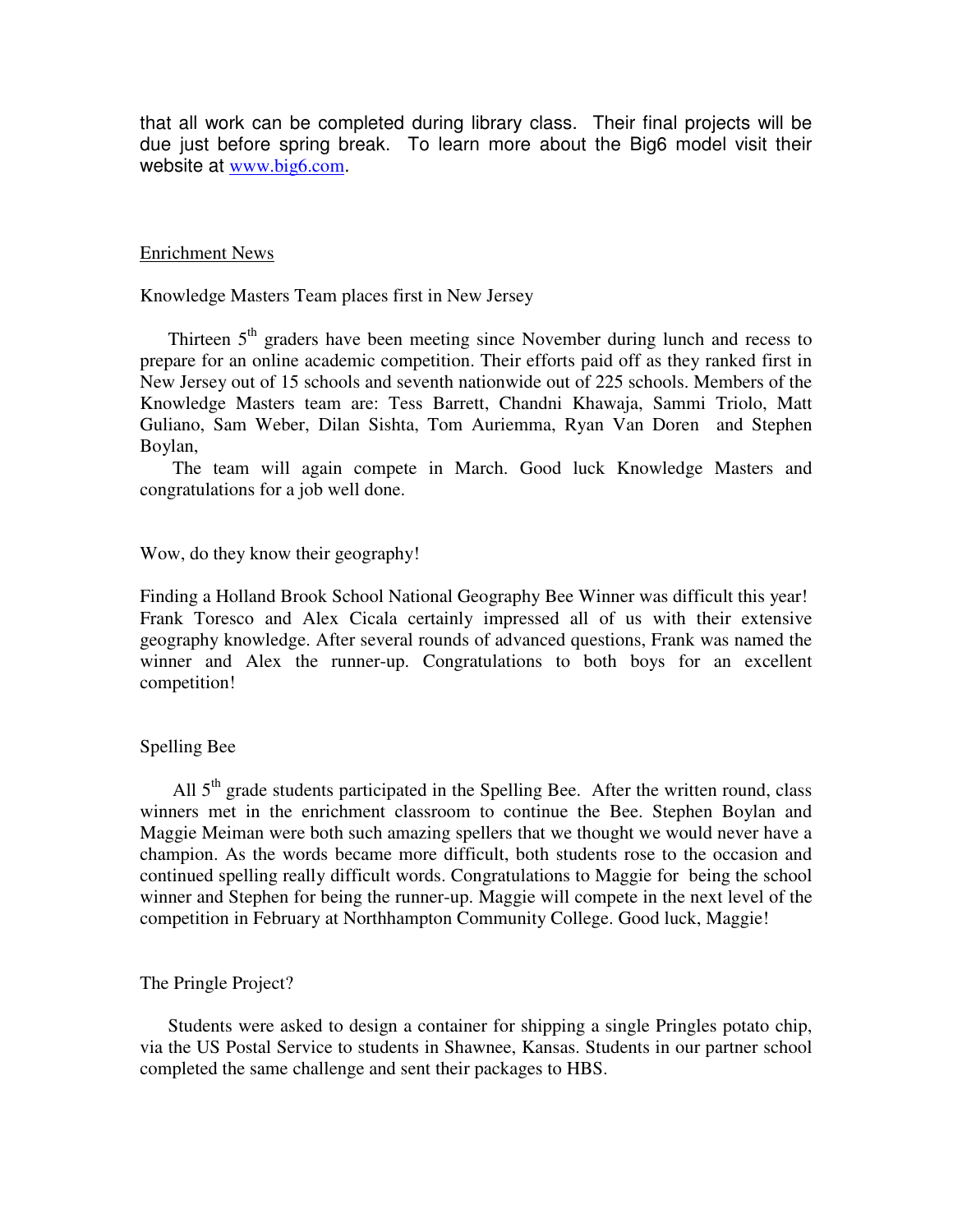To make this activity even more challenging, students packages needed to have the smallest volume and smallest mass that would protect the chip and allow the Pringle to arrive safely at its destination undamaged.

 Upon arrival the packages were evaluated and scored using a specific format and equation. Congratulations to Christina Pierson who engineered the smallest, lightest package and was the overall winner in both schools. Mark Lalor's package was awarded the third place overall rating. Both students received a package of Pringles for their success!

## World Language

## What wonderful learning is going on in French class?

 5th grade is enjoying la cuisine francaise. Your child has created a menu of delicious Plat du jours, desserts et boissons. Ask about what's on your child's menu! We will also experience a real French Creperie in our classroom. Thank you to all our parents who will be contributing to this delicious event! For dates and times, please refer to the calendar on this site! Bon Appetit!

 4th grade is studying weather. We have learned all the cardinal directions and basic weather terms in French. Your child is creating a weather map and will be reporting the weather to the class, in French, of course! We had some fun watching France 2 News television and listening to the weatherperson. WOW! They speak so quickly but many students were able to understand many weather terms used. Bravo! If you want to check the weather with your child go to: www. france2meteo.com.

#### Student Leadership

The Student Leadership Club would like to thank our Bobcat families for their continued community support.

On January  $8<sup>th</sup>$ , the Student Leadership Club welcomed over 300 grandparents to our annual Holiday Celebration. Throughout the celebration, grandparents were able to share stories about their past school experiences, and grandchildren made connections and comparisons between school today and school yesterday. Grandparents were then invited to watch as the HBS Student Leaders performed skits, a small group of instrumentalists played, and the chorus sang a selection of holiday songs. HBS students had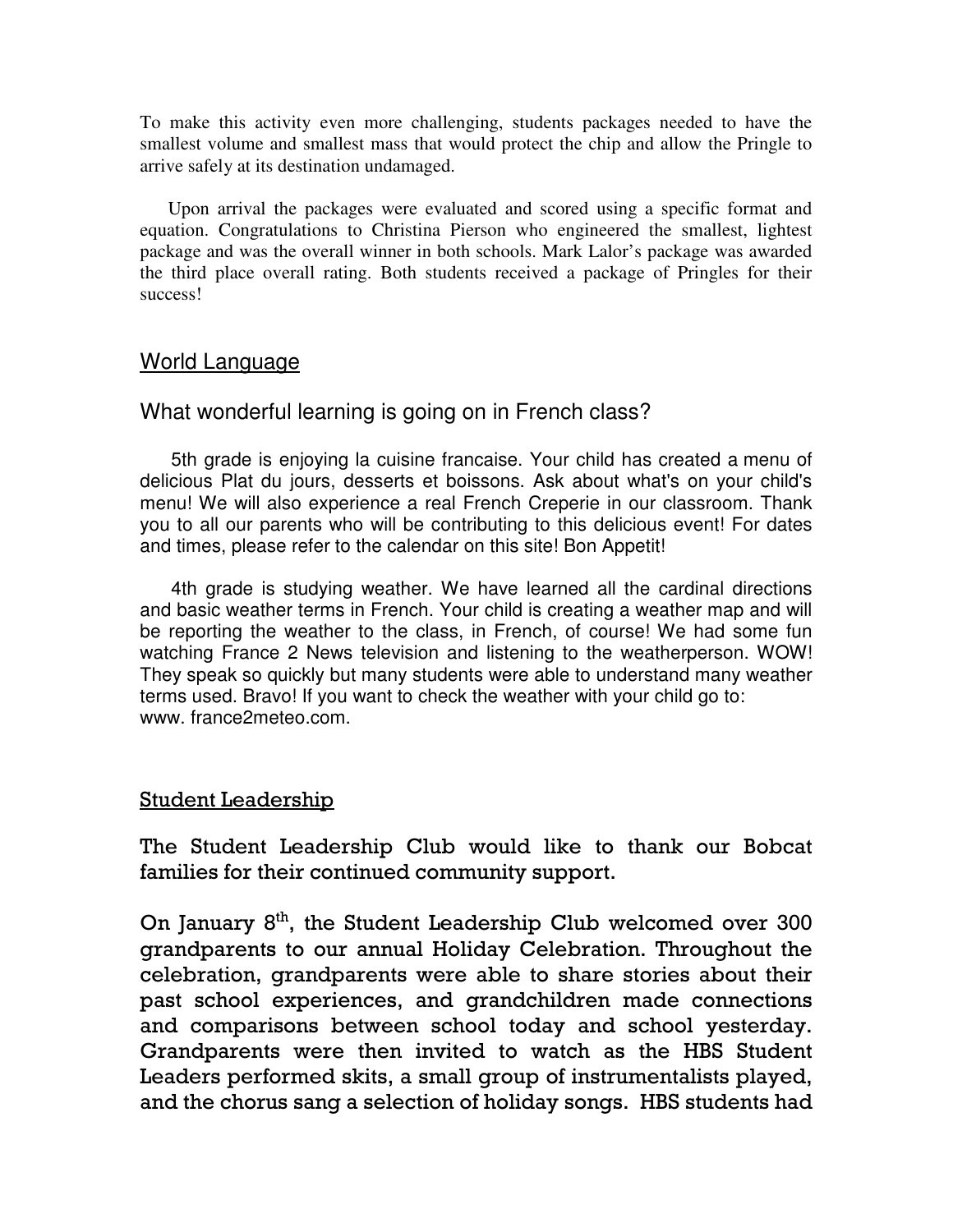a wonderful day with their grandparents! Student Leaders would like to thank families, teachers, and the HSA for making this wonderful event possible.

Holland Brook's "Giving Tree," located in the main concourse during this holiday season, was crammed with mittens, gloves, scarves, and socks which we will be donating to the Starfish Foundation and Flemington Food Pantry. Holland Brook Bobcats decorated the tree with 257 donations! Thank you for helping less fortunate children stay warm this winter!

Coming Attractions………

| February 3rd- 9th         | <b>Sweet Message Project</b>  |
|---------------------------|-------------------------------|
| February 12th             | <b>Sweet Message Delivery</b> |
| February 20 <sup>th</sup> | Math-A-Thon Assembly          |

# **HSA Updates**

# **Past Events:**

Holiday Shop gave the kids a great opportunity to buy gifts for family and friends. Thanks to Angie Gibble and Michele Lazarczyk for all their hard work in running the shop.

Grandparent Day was a great success. Thanks to all the HR Reps for coordinating snacks and drinks for everyone! The Teacher Gift Collection went well again with the help of our HR Reps.

# **Upcoming Events:**

Casino Night is March  $7<sup>th</sup>$ . Tickets on sale 2/6. Bingo Night coming up on March  $12^{th}$ . Book Fair is March  $9 - 13$ <sup>th</sup>. Field Day T-shirts will be for sale in February.